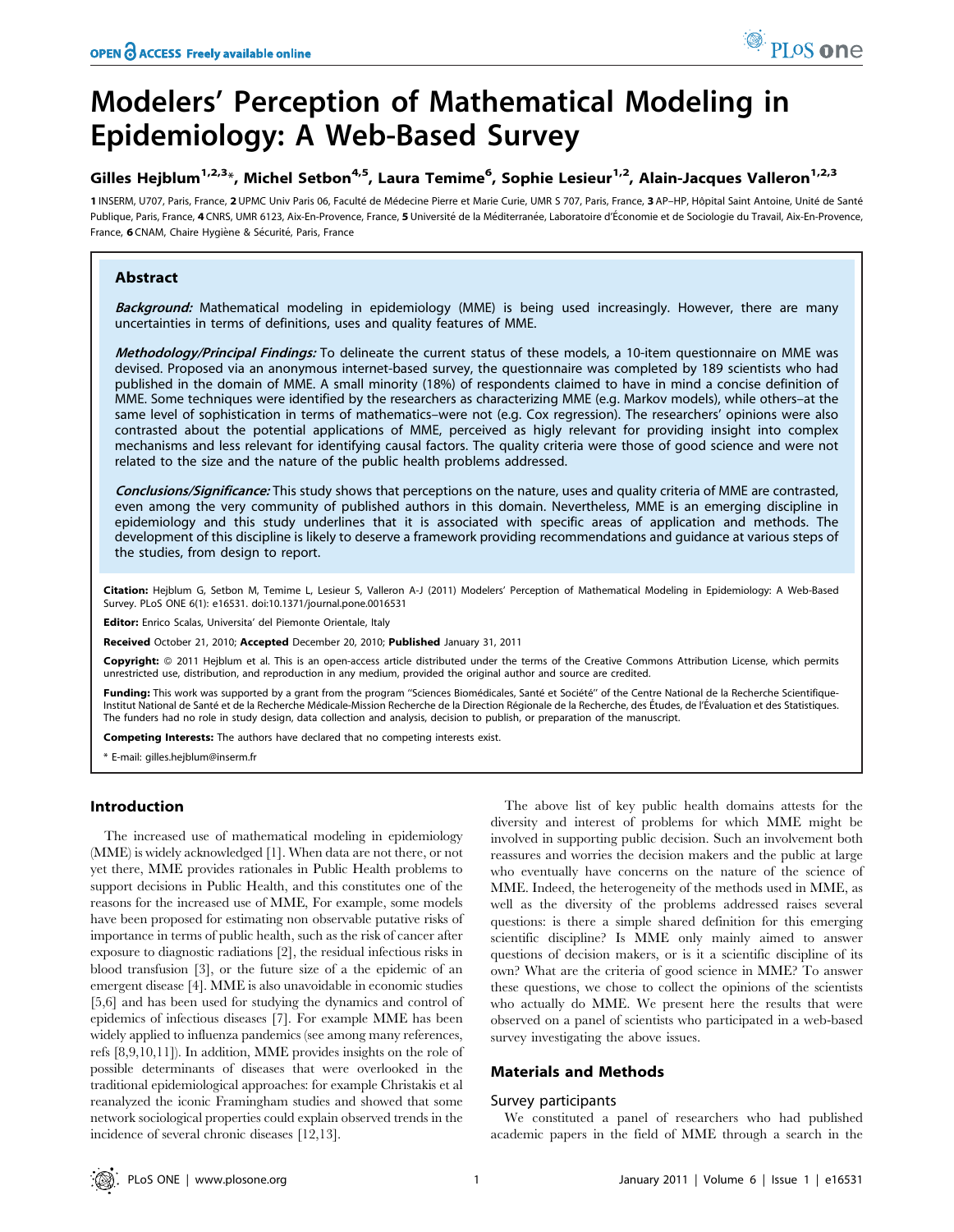#### **Definition and Limits**

Q1. In your opinion, does the use of any of the following analytical methods in a study qualify the latter as belonging in the field of MME\*?

- $(1 = yes; 2 = no; 3 = can't say)$ 
	- Computation of odds ratios
		- Logistic regression
		- $-$  Cox regression
		- Multilevel models
		- Back-calculation
		- Markov model
		- Basic reproduction number  $(R_0)$
		- Differential equations
		- Monte Carlo simulation

Q2. Do you have a concise definition of MME?

- $-$  No, there's no such definition
- No, I would need more time to state it
- If yes, please give your definition:

## **Objectives and Domains of Application**

Q3. Is MME applicable in any of the situations listed below?<br>Give your own rating from 1 to 9 for each item concerning its relevance to MME use. (1 = not relevant at all; 9 = very relevant) - To describe phenomena that cannot be observed

- To predict a future state of world
- To support decision-making
- To provide insight into the mechanisms of complex systems

Q4. The following list consists of five public health issues.

Give your own rating from 1 to 9 for each item concerning its relevance to MME use. (1 = not relevant at all; 9 = very relevant)

- Infectious diseases
- Environmental risks
- Emerging risks and diseases - Putative, currently undemonstrated risks
- Chronic diseases
- 

Q5. Issues potentially addressed by MME are listed below.

Give your own rating from 1 to 9 for each item concerning its relevance to MME use. (1 = not relevant at all; 9 = very relevant)<br>- Search for causal factors (of a disease)

- Estimation of a risk
- Estimation of exposure
- Exploration of intervention scenarios

#### **Quality and Success Features**

Q6. Some features that may define "good" MME are listed below. Give your own rating from 1 to 9 for each item.<br>Give your own rating from 1 to 9 for each item. (1 = not relevant at all; 9 = very relevant)

- 
- An MME must be grounded on data<br>- It should be possible to validate an MME with actual data<br>- MME results must substantiate some kind of generality
- 
- An MME must be considered good science by mathematician specialists for the methods used
- An MME must be considered good science by the life science specialists from the domain of application
- An MME has to be used by decision-makers
- An MME must include a sensitivity analysis

Q7. Some characteristics concerning the construction of an MME are listed below.

Give your own rating from 1 to 9 for each item.  $(1 = not$  relevant at all;  $9 = very$  relevant)

- The authors should include at least one mathematician (pure or applied mathematics)
- The authors should include at least one specialist from the domain of application
- An MME should originate from an academic environment
- An MME should originate from an official request
- Q8. Some criteria of a successful MME are listed below.

Give your own rating from 1 to 9 for each item concerning its relevance to MME use. (1 = not relevant at all; 9 = very relevant)<br>- To be published in peer reviewed journals

- 
- 
- 
- $\overline{10}$  be cited in the scientific literature<br> $\overline{10}$  be cited in the general press<br> $\overline{10}$  be used by health authorities

Q9. In some circumstances, standard epidemiological methods cannot be used, and MME is used to address the issues instead. In your opinion, does MME provide the same strength of conviction as that obtained with each of the three following situations?  $(1 = never; 2 = sometimes; 3 = often)$ 

- Estimation of disease burden: surveillance vs MME
- Risk assessment: cohort or case-control study vs MME
- Evaluation of interventions: randomized trial vs MME

Q10. What do you think about the following sentence applied to MME: "All models are wrong, some of them are useful". (Select only one answer)

- $-1$  agree
- I disagree
- It reflects a profound ignorance of MME

#### Figure 1. The questionnaire of the survey.

doi:10.1371/journal.pone.0016531.g001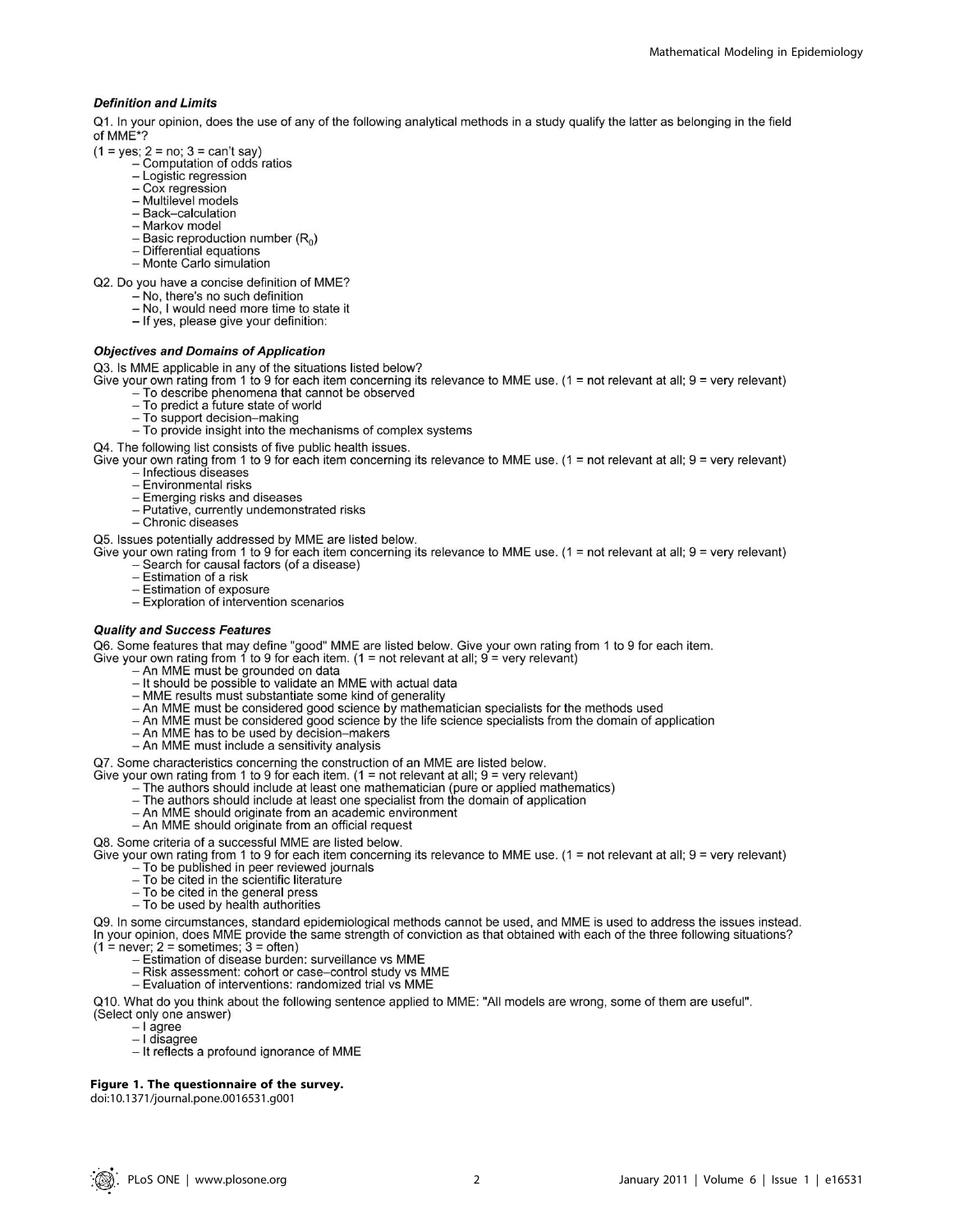Science Citation Index database via the Web of Sciences (Thomson Reuters, NY). In a query made on February 2, 2007, we identified all papers published since 2002 containing the terms "mathematical model\*" (\* is a wildcard end of the term) in the title, the abstract, or among the keywords and published in a journal belonging to at least one of the six following categories of the Journal of Citation Reports (Thomson Reuters, NY): public, environmental & occupational health; infectious diseases; oncology; medicine, research & experimental; social sciences, mathematical methods; medicine, general & internal. This search retrieved 920 articles. The email address of the corresponding author was documented in the Web of Science records for 529 of the 920 papers, yielding one email address for 482 different authors. We manually searched for the email addresses of the corresponding authors of the 391 remaining articles, which in turn provided a second series of 301 additional email addresses. In the end, 126 of the total 783 addresses returned an error message, being wrong or more likely obsolete. Finally, we obtained a list of 657 authors with a valid email.

We emailed these 657 authors to invite them to participate anonymously in our survey, as we provided each author with an anonymous and personal login. The survey was developed through the Internet using phpESP freeware [14]. Our website hosted the survey and was open during two periods: from October 11 to October 27, and from November 11 to December 8, 2007. During these periods, reminders were sent to all the potential participants.

Each participant was asked to provide his age, background, present academic position and country of work. The survey was completed by 189 participants (29% response rate) who constituted the panel herein analyzed. 49% of the respondents were under 45 years old. Most (75%) participants answered that they had a background in mathematics or physics; 40% were university teachers or researchers, 36% were researchers with institution responsibilities (faculty head, institute head, department head, lab head, research director, or senior researcher), 9% were postdoctoral researchers, and 6% were senior medical doctors. The percentages of participants working in America, Europe, Asia, Africa and Australia, were respectively 46% (including 36% from the USA and 5% from Canada), 38% (including 12% from U.K.), 8%, 2% and 6%.

In your opinion, does the use of any of the following methods in a study qualify the latter as belonging in the field of MME?



Percentage of respondents

Figure 2. Perceived relevances of nine techniques for qualifying a study in the field of mathematical modeling in epidemiology (MME).

doi:10.1371/journal.pone.0016531.g002

## **Ouestionnaire**

The questionnaire was composed of ten one-minute questions (Figure 1). The answer required for questions Q3 to Q8 was obtained by clicking on a 9-point scale, with 1 corresponding to "not relevant at all", and 9 to "very relevant". Questions Q1 and Q2 concerned the author's definitions of a MME. Questions Q3 to Q5 investigated the conceptual objectives of MME (Q3 and Q5) and public health domains of applications (Q4). The five remaining questions (Q6–Q10) explored quality and success features associated with the use of these models: three questions examined criteria for quality (Q6 and Q7) and success (Q8); Q9 evaluated whether the panelists perceived a difference between the strengths of conviction of the results derived from statistical

|          |   |     |  |          |                       | What MME can do                              |
|----------|---|-----|--|----------|-----------------------|----------------------------------------------|
|          |   |     |  |          | ю                     | - Provide insight into complex mechanisms    |
|          |   |     |  |          | ы                     | - Explore intervention scenarios             |
|          |   |     |  | н        |                       | - Support decision-making                    |
|          |   |     |  |          |                       | – Assess risks                               |
|          |   | H   |  |          |                       | - Predict a future state of the world        |
|          |   |     |  |          |                       | - Assess exposure                            |
|          |   |     |  |          |                       | - Describe phenomena that cannot be observed |
|          |   |     |  |          |                       | - Identify causal factors                    |
|          |   |     |  |          |                       | Domains of application                       |
|          |   |     |  |          | ЮН                    | - Infectious diseases                        |
|          |   |     |  | юн       |                       | - Emerging risks and diseases                |
|          |   |     |  |          | - Environmental risks |                                              |
|          |   | н.  |  |          |                       | - Chronic diseases                           |
|          |   |     |  |          |                       | - Putative currently undemonstrated risks    |
|          |   |     |  |          |                       |                                              |
| 5<br>5.5 | 6 | 6.5 |  | 7.5<br>8 | 8.5                   | 9                                            |

Mean (SE) of the respondents' answers

Figure 3. Perceived role of mathematical modeling in epidemiology (MME). Means and standard error (SE) of the responses obtained for each item are shown. Respondents scored each item on a 1-9 scale (1 = not relevant at all, 9 = very relevant). Top panel: items from questions Q3 and Q5; bottom panel: items from question Q4. The exact formulations of questions Q3 to Q5 are in Figure 1. doi:10.1371/journal.pone.0016531.g003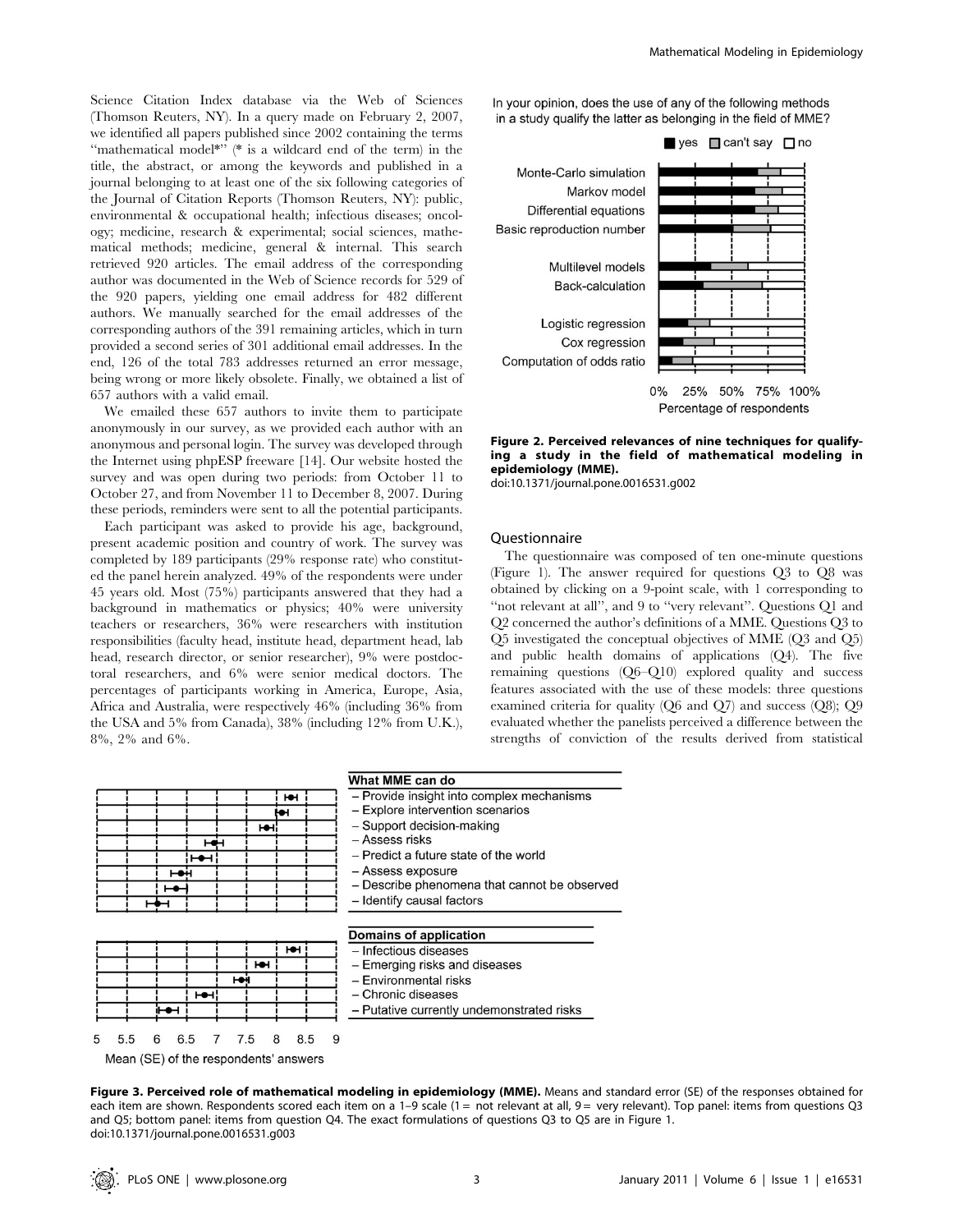epidemiology and those from MME. Finally, we asked the participants their opinions on the statement ''All models are wrong, some may be useful'' (Q10), made by the statistician George Box who co-authored the Box and Jenkins method [15].

## Statistical analysis

Answers to Q1 were recoded on an ordinal 3-point scale ("no", "can't say" and "yes" were respectively recoded as 1, 2 and 3), as were responses to Q9 ("never", "sometimes" and "often" were respectively recoded as 1, 2 and 3). Considering all the items investigated in Q1 and in Q3–Q9, the respondents' answers to the items of a question (or a group of questions) were handled as measures issued from a complete block design, the first (fixed) factor being the explored item, the second (block, random) factor being the respondent. Therefore, when analyzing the potential differences in the responses to several items, we performed multiple comparisons between all considered items using the Wilcoxon–Nemenyi–McDonald–Thompson procedure recommended by Hollander and Wolfe [16]. This procedure identifies potential clusters of items, with a non-significant  $(P>0.05)$ difference between any two items belonging to a given cluster and, conversely, a significant  $(P \le 0.05)$  difference between any two items belonging to two distinct clusters. R statistical software [17], version 2.9.0, was used for all analyses.

#### Results

Considering the definition of MME addressed in question Q2, 22% of the respondents answered that no such definition exists, and 60% indicated that they would need (more) time to state it. Question Q1 investigated whether the uses of 9 mathematical or statistical methods frequently used in epidemiology were judged by the panel as characterizing the field of MME. The multiple comparison analysis identified three clusters of items (Figure 2). The first cluster groups items (Monte-Carlo simulation, differential equations, Markov model, basic reproduction number R0) for which most respondents considered that the use of the technique

in the analysis qualifies the study as belonging to the MME field. In contrast, standard statistical epidemiological techniques (logistic regression, Cox regression and computation of odds ratio) constituted a second cluster of items for which only a small minority of respondents considered their use is sufficient to qualify the study as belonging to the MME domain. The intermediate cluster was comprised of multilevel models and back-calculation. Multilevel models, which are plain statistical techniques, were placed in this intermediate group, not in the statistical tools' category, and back-calculation was considered by only a minority of the respondents as qualifying a study as belonging to MME.

The eight different possible roles and five domains of application of MME suggested were ranked by the participants (Figure 3). The most prominent MME roles identified by the respondents were the capacity to provide insight into a complex mechanism and, in terms of health policy, to explore intervention scenarios and to support decision-making. At the opposite end, the least recognized MME role was the identification of causal factors. The possible use of MME to investigate putative presently undemonstrated risks received a very low rating. Finally, the respondents clearly ranked the different domains of application, putting infectious diseases at the top and chronic diseases at the bottom.

The last dimension explored in the survey addressed the perceived determinants of a ''good MME'', in terms of quality and success (Figure 4). The criteria of the panel are (not surprisingly) academic, as evidenced by the ranking of the quality features. The fact that the MME has originated from an official request got the lowest ranking, and even the fact of being used in practice by decision-makers was rated low. Academic values, again, were considered as the main criteria of success of MME (Figure 4). Indeed, the major perceived success of a model is to be published in good scientific journals, not in the lay press. No significant difference was found between public health domains in terms of the perceived strength of conviction provided by statistical or mathematical epidemiology (Table 1). Box's provocative remark was endorsed by 65% of the respondents, 20% disagreed, and 15% labeled it as ''reflecting a deep ignorance of MME''.

|      |   |   |                                       |                    |   |    | <b>Quality features</b>                                                                                                                                                              |  |  |  |
|------|---|---|---------------------------------------|--------------------|---|----|--------------------------------------------------------------------------------------------------------------------------------------------------------------------------------------|--|--|--|
|      |   |   |                                       |                    |   | юì | - Results should be replicable                                                                                                                                                       |  |  |  |
|      |   |   |                                       |                    | ы |    | - Should be considered as good science by life science scientists                                                                                                                    |  |  |  |
|      |   |   |                                       | ⊷<br>ŃН<br>нн<br>ы |   |    | - Should be possible to validate with actual data<br>- Should be considered as good science by mathematicians<br>- Must be grounded on data<br>- Must include a sensitivity analysis |  |  |  |
|      |   |   |                                       |                    |   |    |                                                                                                                                                                                      |  |  |  |
|      |   |   |                                       |                    |   |    |                                                                                                                                                                                      |  |  |  |
|      |   |   |                                       |                    |   |    |                                                                                                                                                                                      |  |  |  |
|      |   |   |                                       | H                  |   |    | - Must exhibit a kind of generality                                                                                                                                                  |  |  |  |
|      |   |   | بلعط                                  |                    |   |    | - Authors should include a specialist of the domain of application                                                                                                                   |  |  |  |
|      |   |   | ⊶                                     |                    |   |    | - Has to be used by decision-makers                                                                                                                                                  |  |  |  |
|      |   | ⊷ |                                       |                    |   |    | - Authors should include a mathematician (pure or applied)                                                                                                                           |  |  |  |
|      | H |   |                                       |                    |   |    | - Should originate from an academic environment                                                                                                                                      |  |  |  |
| i⊢⊷⊣ |   |   |                                       |                    |   |    | - Should originate from an official request                                                                                                                                          |  |  |  |
|      |   |   |                                       |                    |   |    |                                                                                                                                                                                      |  |  |  |
|      |   |   |                                       |                    |   |    | <b>Success features</b>                                                                                                                                                              |  |  |  |
|      |   |   |                                       |                    | ы |    | - To be published in peer reviewed journals                                                                                                                                          |  |  |  |
|      |   |   |                                       |                    | ℍ |    | - To be cited in the scientific literature                                                                                                                                           |  |  |  |
|      |   |   |                                       | ⊷                  |   |    | - To be used by health authorities                                                                                                                                                   |  |  |  |
|      |   |   |                                       |                    |   |    | - To be cited in general press                                                                                                                                                       |  |  |  |
|      |   |   |                                       |                    |   |    |                                                                                                                                                                                      |  |  |  |
|      | 3 |   | 5                                     | 6                  |   | 8  | 9                                                                                                                                                                                    |  |  |  |
|      |   |   | Mean (SE) of the respondents' answers |                    |   |    |                                                                                                                                                                                      |  |  |  |

Figure 4. Perceived quality and success features of mathematical modeling in epidemiology. Means and standard error (SE) of the responses obtained for each item are shown. Respondents scored each item on a 1–9 scale (1 = not relevant at all, 9 = very relevant). Top panel: items from questions Q6 and Q7; bottom panel: items from question Q8. The exact formulation of questions Q6 to Q8 are in Figure 1. doi:10.1371/journal.pone.0016531.g004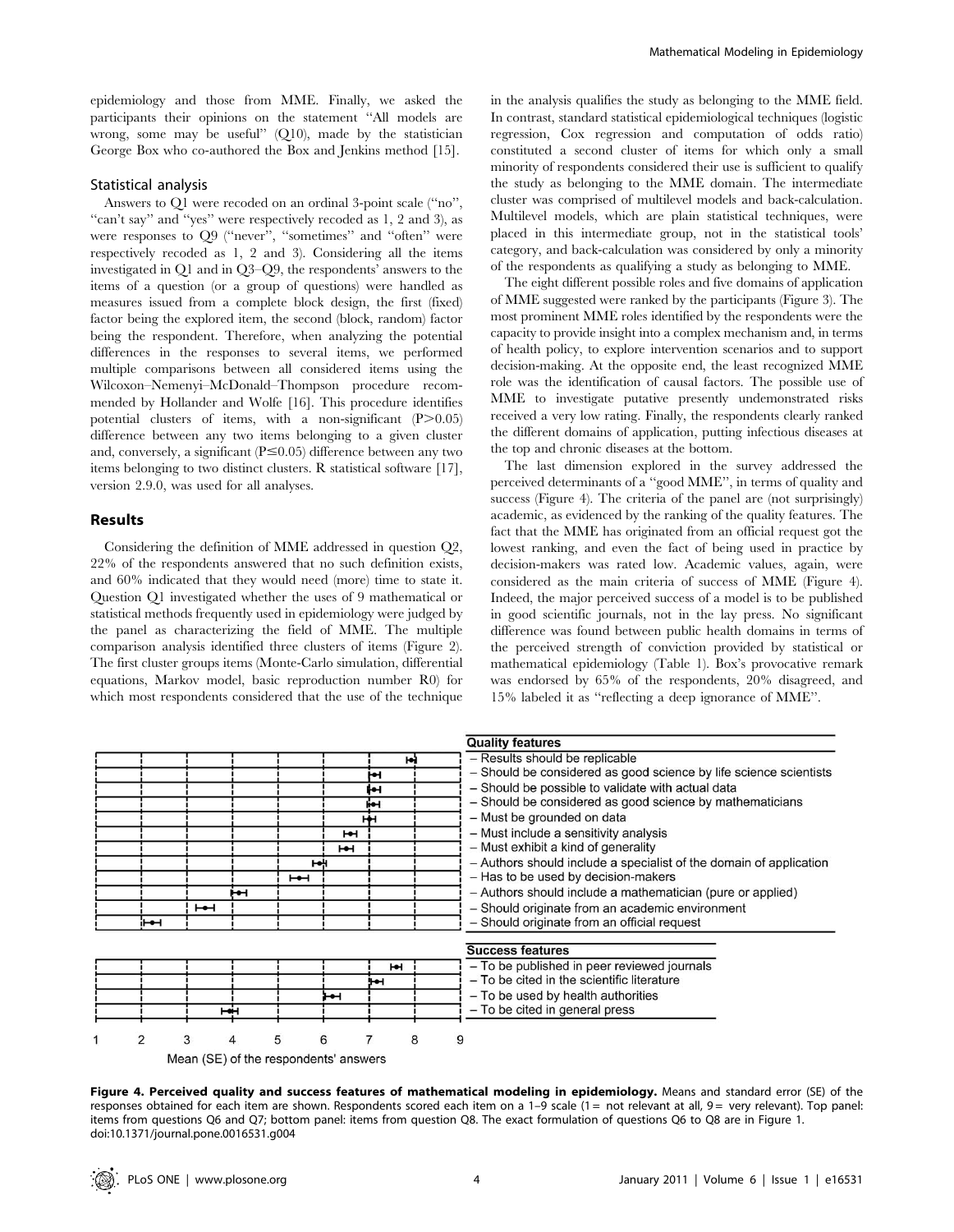Table 1. Strengths of conviction obtained by mathematical modeling in epidemiology (MME) versus standard epidemiological methods.

| <b>Answer to "Results</b><br>from MME as<br>convincing as results<br>from standard<br>epidemiological<br>methods?"* | <b>Public health</b><br>domain                                  |                                               |                                                         |  |  |  |
|---------------------------------------------------------------------------------------------------------------------|-----------------------------------------------------------------|-----------------------------------------------|---------------------------------------------------------|--|--|--|
|                                                                                                                     | <b>Estimation</b><br>of burden<br>of disease<br>$(%^{\dagger})$ | <b>Risk</b><br>assessment<br>$(96^{\dagger})$ | <b>Evaluation</b><br>of intervention<br>$(%^{\dagger})$ |  |  |  |
| Never                                                                                                               | 14                                                              | 17                                            | 22                                                      |  |  |  |
| Sometimes                                                                                                           | 71                                                              | 68                                            | 54                                                      |  |  |  |
| Often                                                                                                               | 15                                                              | 15                                            | 24                                                      |  |  |  |

\*The exact formulation of the question is in Table 1 (Q9).

<sup>†</sup>Percent of answers, n = 189.

Multiple comparisons between the 3 public health domains all resulted in non significant differences: estimation of burden of disease versus risk assessment and versus evaluation of intervention,  $P = 0.97$  and  $P = 0.81$ , respectively; risk assessment versus evaluation of intervention,  $P = 0.66$ .

doi:10.1371/journal.pone.0016531.t001

#### **Discussion**

The response rate to the present survey was 29%, within the range of the rate reported for Web-based surveys (median at 27%) [18]. This rate does not impact our results. The purpose of our work was not to provide figures on the perception of MME in researchers or epidemiologists at large, but to rank these perceptions. For example, the panel researchers' much higher ranking of MME relevance in infectious disease than in chronic diseases can certainly be safely extrapolated. This is the usual situation in epidemiology: absolute values observed on a particular study are difficult to extrapolate, but differences and correlations within the group can be safely extrapolated.

The first question we posed was about the identity of MME, given the large diversity of methods and uses, as underlined by Weinstein et al [19]. The results show that the use of statistical ''models'', such as the Cox Model, is not considered by the researchers as qualifying a work as in the field of MME, while conversely, Monte Carlo simulations, Markov models and differential equations are. The use of the basic reproductive number in a paper was also considered as a good indicator of MME, with a more modest score achieved (51%) that might be due to the fact that  $R_0$  is increasingly viewed as a general epidemiological concept. Conversely, even if back-calculation can be considered as a historical success story of mathematical epidemiology [20], it is however viewed more as a statistical technique, computationally demanding. All in all, mathematical modelers appear to characterize models more by the abstraction of

#### References

- 1. Chubb MC, Jacobsen KH (2010) Mathematical modeling and the epidemiological research process. Eur J Epidemiol 25: 13–19.
- 2. Brenner DJ, Doll R, Goodhead DT, Hall EJ, Land CE, et al. (2003) Cancer risks attributable to low doses of ionizing radiation: assessing what we really know. Proc Natl Acad Sci U S A 100: 13761–13766.
- 3. Schreiber GB, Busch MP, Kleinman SH, Korelitz JJ (1996) The risk of transfusion-transmitted viral infections. The Retrovirus Epidemiology Donor Study. N Engl J Med 334: 1685–1690.
- 4. Valleron AJ, Boelle PY, Will R, Cesbron JY (2001) Estimation of epidemic size and incubation time based on age characteristics of vCJD in the United Kingdom. Science 294: 1726–1728.

the representation of the epidemiological mechanisms studied (e.g. transmission, immunity) than by the sophistication of the underlying mathematical tools.

The second question aimed at delineating the limits of what models can and cannot do from the point of view of those who produce them. The answers are that MME is more suited for clarifying the laws underlying complex mechanisms, for supporting decision-making, and for exploring intervention scenarios. MME is not perceived as competing with standard epidemiology for the discovery of the causes of the diseases and/or risk factors. Infectious diseases, emerging risks and diseases, and environmental risks, were scored as domains for which MME is highly applicable.

The third question aimed at identifying the determinants of a ''good'' model. Keeling and Rohani stated that what constitutes a good model depends on the context [21]. Notably, modelers think that decision-making is an important goal of MME but do not consider practical use of their models by health authorities for decision-making as an adequate criterion of MME quality. Modelers acknowledge the gap between their scientific output and public uses of it to which they are not automatically associated. The quality features perceived by the respondents all relate to scientific excellence. The finding that the values of the mathematical modelers in epidemiology are clearly academic has two practical consequences. First, scientific policy makers and proposal evaluators in the field of MME should be aware that these researchers expect that an assessment of their projects, works and even careers be primarily based on their intrinsic scientific quality, not their public health ''usefulness''. Second, public health decision-makers should keep that finding in mind, when modelers do not provide quick and simple answers to the problems they pose; above all, modelers are driven in their agendas by the quality and originality of the methods they develop, even when the general direction of their work is oriented by important public health issues.

In conclusion, this study shows that perceptions on the nature, uses and quality criteria of MME are contrasted, even among the very community of published authors in this domain. Nevertheless, MME is an emerging discipline in epidemiology and this study underlines that it is associated with specific areas of application and methods. The development of this discipline is likely to deserve a framework providing recommendations and guidance at various steps of the studies, from design to report. Previous similar proposals in other domains of epidemiology have been successful. For example, CONSORT guidelines in the domain of clinical randomized trials [22,23], represent a prototype of what could be done in the domain of MME.

## Author Contributions

Conceived and designed the experiments: GH MS LT SL AJV. Performed the experiments: GH. Analyzed the data: GH AJV. Contributed reagents/ materials/analysis tools: GH SL. Wrote the paper: GH MS LT SL AJV. Initiated the study and obtained the grant: MS AJV.

- 5. Custer B, Busch MP, Marfin AA, Petersen LR (2005) The cost-effectiveness of screening the U.S. blood supply for West Nile virus. Ann Intern Med 143: 486–492.
- 6. Sander B, Nizam A, Garrison LPJ, Postma MJ, Halloran ME, et al. (2009) Economic evaluation of influenza pandemic mitigation strategies in the United States using a stochastic microsimulation transmission model. Value Health 12: 226–233.
- 7. Grassly NC, Fraser C (2008) Mathematical models of infectious disease transmission. Nat Rev Microbiol 6: 477–487.
- 8. Halloran ME, Ferguson NM, Eubank S, Longini Jr. IM, Cummings DA, et al. (2008) Modeling targeted layered containment of an influenza pandemic in the United States. Proc Natl Acad Sci U S A 105: 4639–4644.